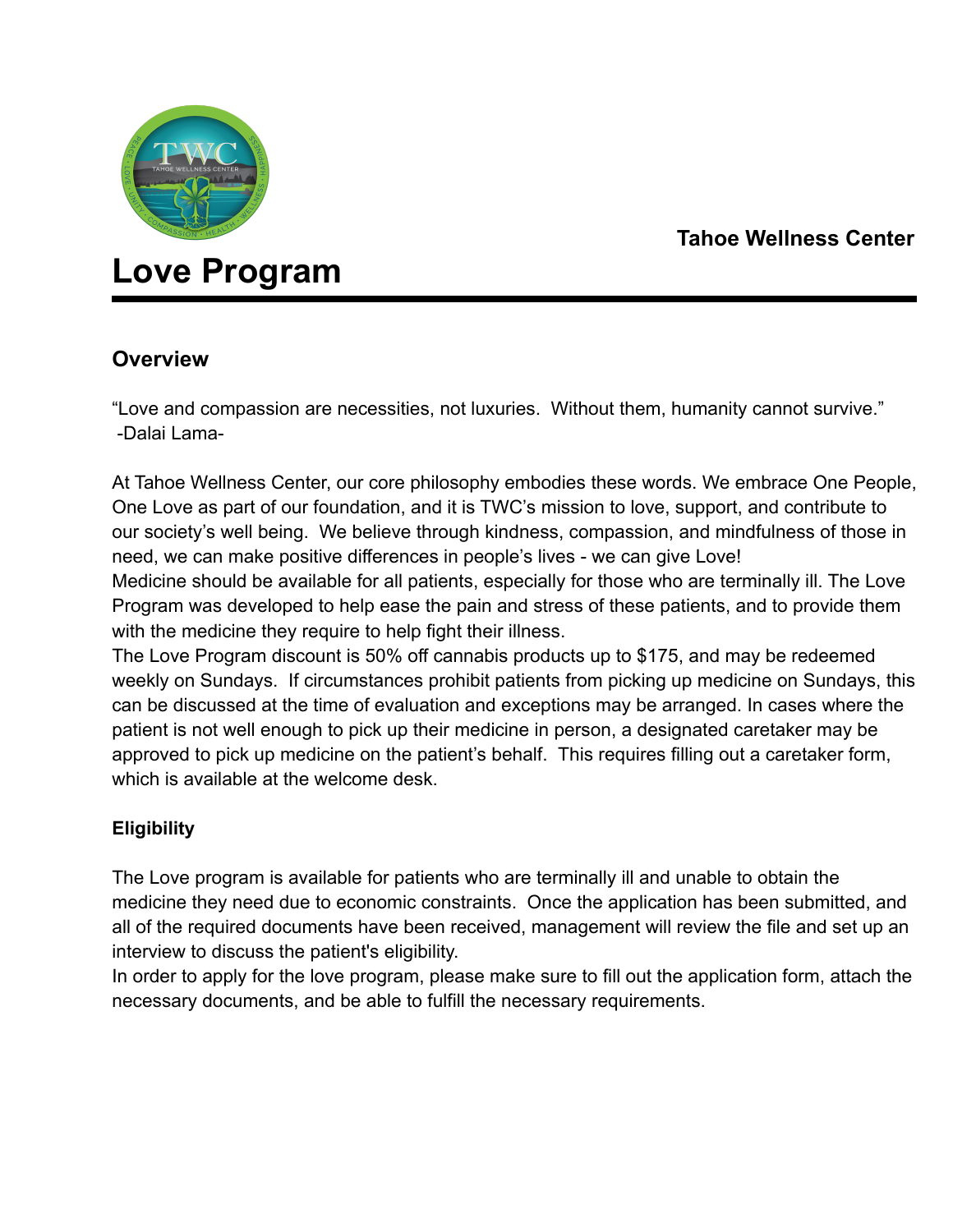#### **Requirements**

Patients applying for the Love Program must meet the necessary requirements as follows:

- Fill out the application form completely, or if unable your caretaker can fill out the form.
- Be able to provide documentation supporting the following criteria:
	- \* Proof of monthly income
	- \* Current monthly living/housing expenses
	- \* Prognosis from primary physician stating the illness or condition to be treated with medical cannabis
- Have a cannabis patient recommendation from a verifiable cannabis doctor. If you don't already have one, you can visit [www.nuggmd.com](http://www.nuggmd.com) and apply within a few minutes online.
- Be able to pick up medicine on Sundays unless a specific arrangement has been made for a different day.
- Be willing to share your story about how cannabis is aiding in the treatment of your illness.
- Update your patient profile bi-annually by providing the following:
	- \* Proof of monthly income
	- \* Current monthly living/housing expenses
	- \* Update from primary physician on status of terminal condition

If you do not meet all of the necessary requirements for the Love Program, you may still be eligible for our Compassion Program. If you would like more information about the Compassion Program, or would like to request an application, please speak with our staff at the welcome desk. Incomplete applications will not be considered for enrollment. Any general inquiries about the Love Program may be directed to [info@tahoewellness.com](mailto:info@tahoewellness.com).